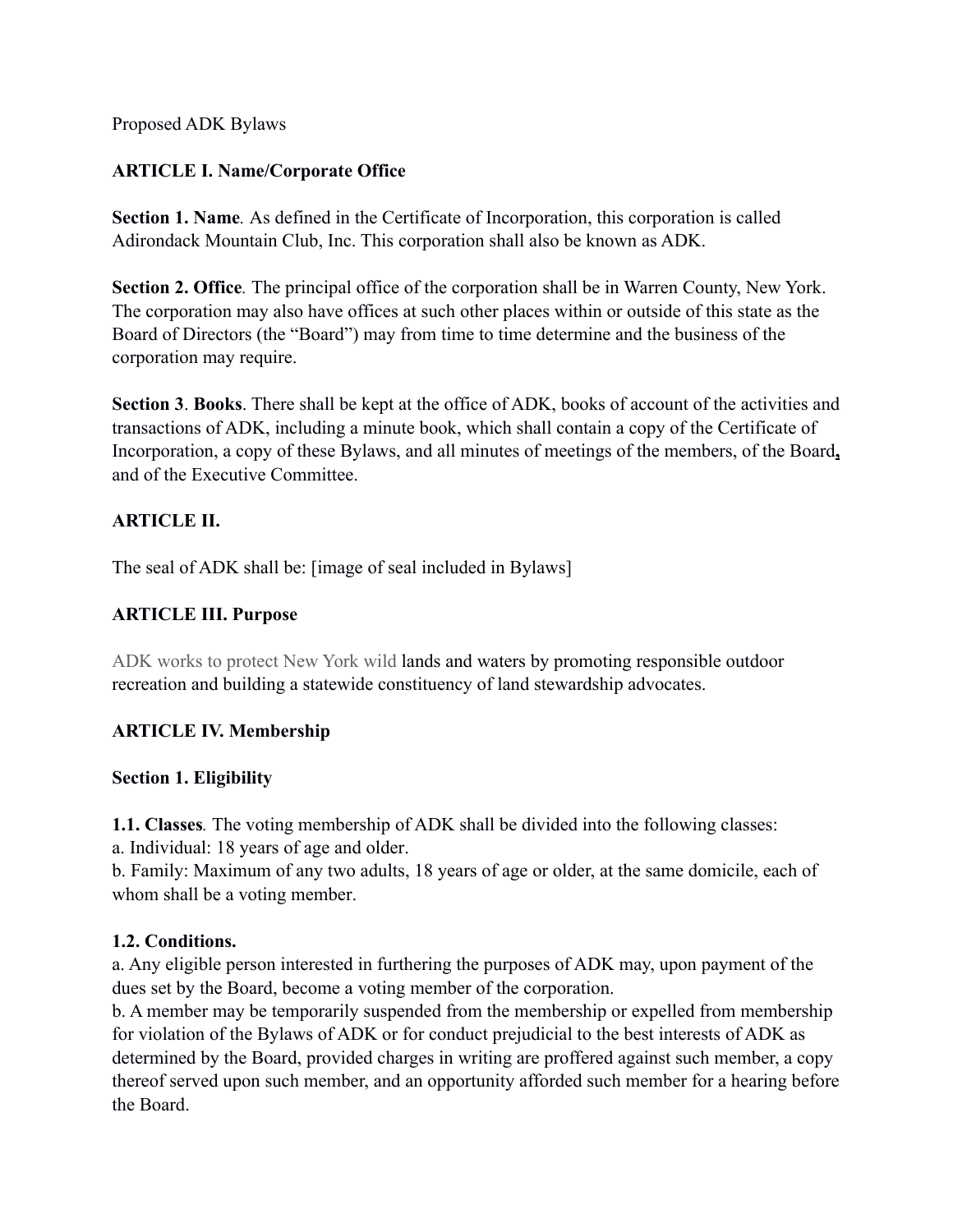c. Chapter members who affiliate with another Chapter shall pay an annual sum as may be fixed by said Chapter, for the sole use of said Chapter.

**Section 2. Member Rights.** All members in good standing shall have the right to vote at all meetings of the general membership, be eligible to become a Board member, participate in a committee or committees, participate in the benefits of ADK, and receive notices or reports issued by ADK.

### **Section 3. Chapter Members**

**3.1 .**Chapter members shall be those members of ADK who have elected to join a Chapter.

**3.2.** Chapter members may elect to transfer to membership-at-large or another Chapter upon request.

### **Section 4. Members-at-Large**

**4.1.** Members-at-large shall be those members who have not elected to join a Chapter.

**4.2** .Members-at-large may elect to transfer to Chapter memberships upon request.

### **Section 5. Dues**

**5.1.** The Board shall establish a schedule of dues for membership in ADK, with such membership dues classes as it may deem desirable.

**5.2.** Dues shall be paid to ADK.

**5.3.** Each Chapter shall be entitled to a portion of ADK membership dues collected from members of that Chapter, as established by the Board. (See also Article IX: Section 4.3.)

**5.4.** The procedure to change dues shall be:

a. The Board shall approve a resolution notifying the membership of the recommended change. b. The membership shall be provided written notice of such proposal. Publication in the official magazine of ADK shall be deemed equivalent to a written notice.

c. The Board shall consider the proposal for ratification not less than sixty (60) days after written notice is given to the membership.

# **Section 6. Meetings of the Membership**

# **6.1 .Annual Meetings.**

a. The Board shall set the date, time, and place of such meeting.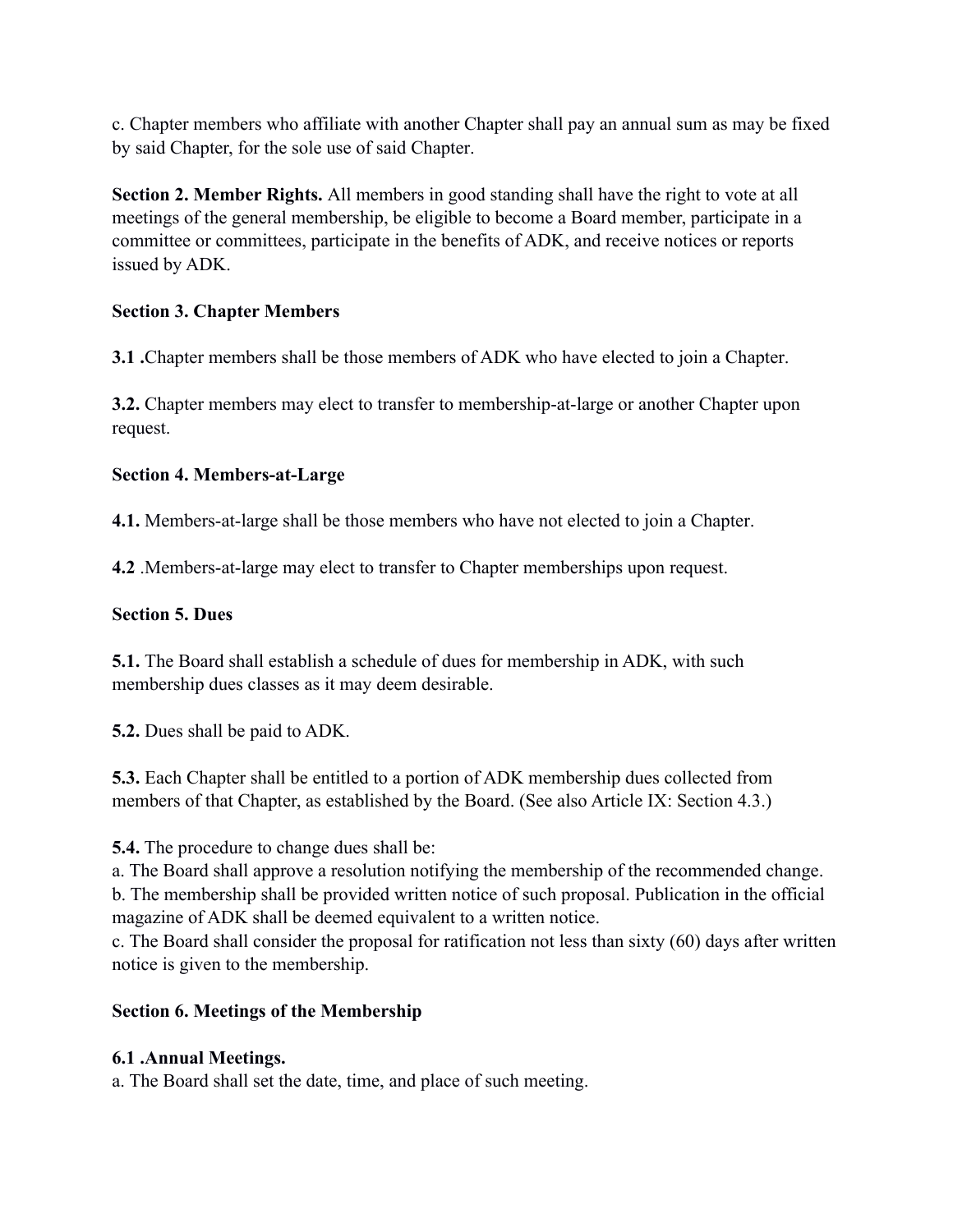b. The Secretary shall cause to be mailed to every member in good standing at each member's address as it appears on the membership roll book of the corporation a notice stating the time and place of any annual meeting. Said notice shall be mailed at least ten (10) days, but not more than fifty (50) days, prior to the meeting. The location of meetings shall be set by the Board, or if called by a petition, may be set in said petition.

c. Publication in the official magazine of ADK and the mailing of the same shall be deemed equivalent to a written notice, if such magazine is mailed in conformance with Section 6.1.b, or through electronic (email) communication, provided the same is sent in conformance with Section 6.1.b.

### **6.2. Special Meetings.**

a. May be called by the President.

b. Must be called upon request of a majority of the Board.

c. Must be called if a petition so requesting is signed by at least five hundred (500) members of ADK.

d. Notice of a special meeting shall be given in conformance with sections 6.1.c of this article, and shall also state the purpose or purposes for which the meeting is called. No other business but that specified in the notice may be transacted at a special meeting.

**6.3. Proxies.** At all meetings of the membership, each member shall be entitled to cast his or her vote in person or by an official written proxy that must bear the member's signature.

**6.4. Quorum.** A quorum of the transaction of business at any meeting of the membership shall be constituted by the presence of one hundred (100) members, or one-tenth of the total membership, whichever is less, in person or by proxy. However, a lesser number may adjourn the meeting for a period of not more than ten (10) weeks from the date originally scheduled. The Secretary shall cause a notice of the rescheduled date of the meeting to be sent to those members who were not present at the meeting originally called.

**6.5. Majority.** All matters brought to vote shall be decided by a simple majority vote of the members present in person.

# **ARTICLE V. BOARD OF DIRECTORS**

#### **Section 1. Board Composition**

**1.1.** All powers of the corporation shall be exercised by and under the authority of the Board of Directors. During such times as the Board may not be properly constituted, the Executive Committee shall carry out the functions of Board of Directors as stated herein.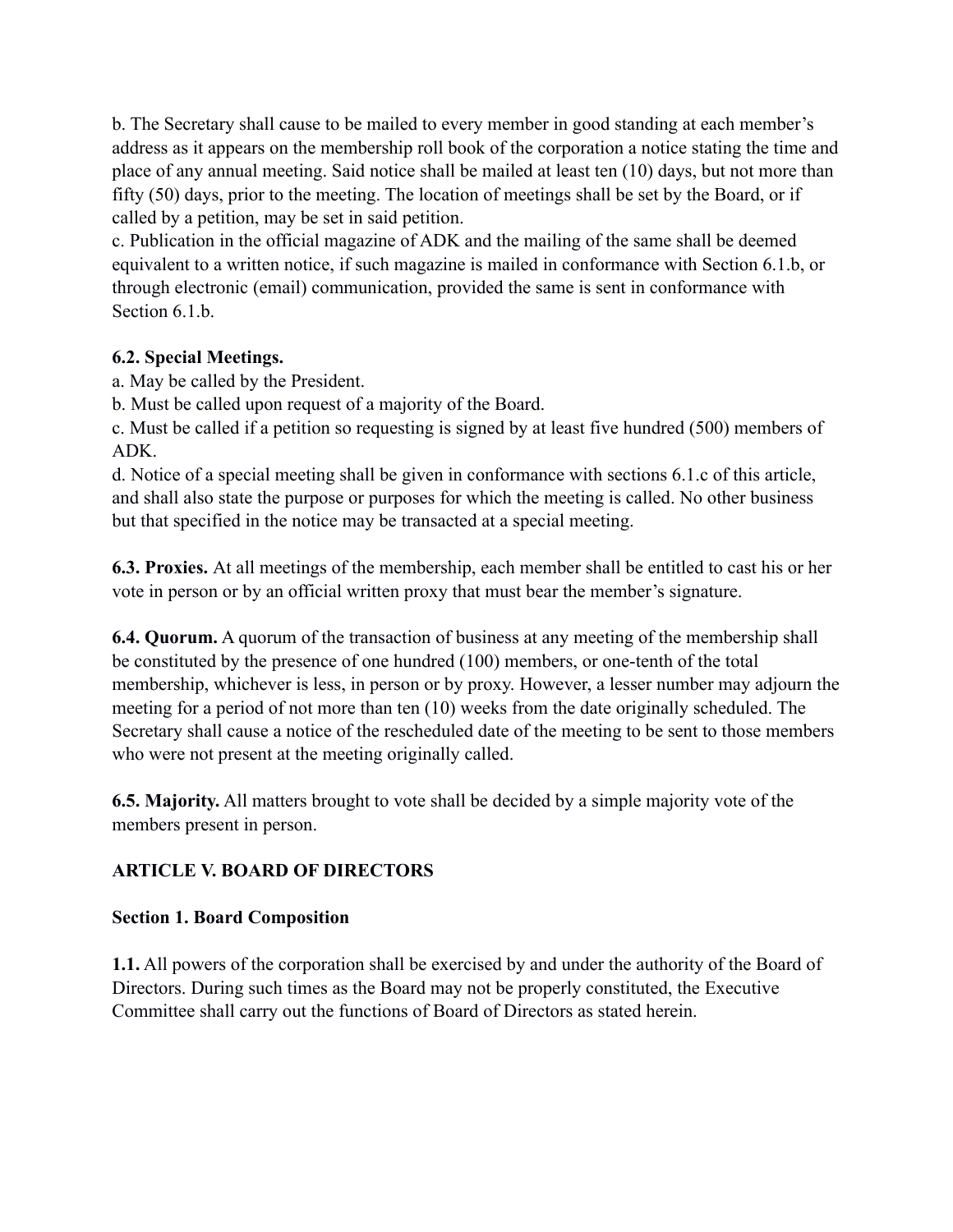**1.2.** The Board of Directors shall consist of between twelve (12) and twenty (20) Directors. Directors shall be at least twenty-one (21) years of age and be members in good standing with ADK. Directors should be selected on the basis of their demonstrated awareness of the purposes and needs of the corporation, their willingness to serve, and their professional or individual skills which contribute to the board-related functions of the corporation. With the exception of the Audit and Nomination Committees, the Chair of each standing committee shall also be a member of the Board of Directors, as well as an individual selected from among the Trustees of the Advisory Council.

**1.3.** Individuals serving as Directors shall receive no compensation for serving in this role, but may receive reimbursement for reasonable approved expenses.

**1.4.** To achieve staggered terms, the initial term for the first six (6) selected Directors shall be three (3) years and the initial term for the remaining Directors shall be two (2) years. Thereafter, each Director shall hold office for a term of three (3) years and until his or her successor is duly elected and qualified or until his or her earlier resignation, removal from office, or death.

**1.5.** Directors shall be limited to three (3) consecutive terms and the Board shall be managed to ensure a turnover that maximizes commitment and facilitates new ideas.

**1.6.** Directors shall be elected by a majority of the current Directors who are present at a meeting for which there is a quorum.

# **Section 2. Responsibilities of Directors and the Board of Directors**

**2.1.** Directors shall act for ADK's interest in any way consistent with its Certificate of Incorporation and Bylaws, and ensure that ADK, and its Chapters, are in compliance with all laws, its Bylaws, and ADK's Certificate of Incorporation.

**2.2.** The Board shall adopt ADK's budget, authorize capital expenditures, support fundraising and major gift development, ensure ADK has the resources to carry out its mission, approve banking relationships, provide for an annual audit, and as necessary, make for bonding of the **Treasurer** 

**2.3.** Only the Board at a regular or special meeting shall establish ADK policies. This provision shall not prevent the Officers or duly constituted committees of ADK from taking a position on its behalf in connection with pending legislation, constitutional amendments, or litigation relative to matters affecting the objectives of ADK as declared in its Certificate of Incorporation, Bylaws, or Mission Statement, provided always that the position taken shall be consistent with the Board policy of ADK as declared either in its Certificate of Incorporation or in a prior specific action taken by the Board. Such actions taken shall be reported to both the Board and Executive Committee at their next meeting.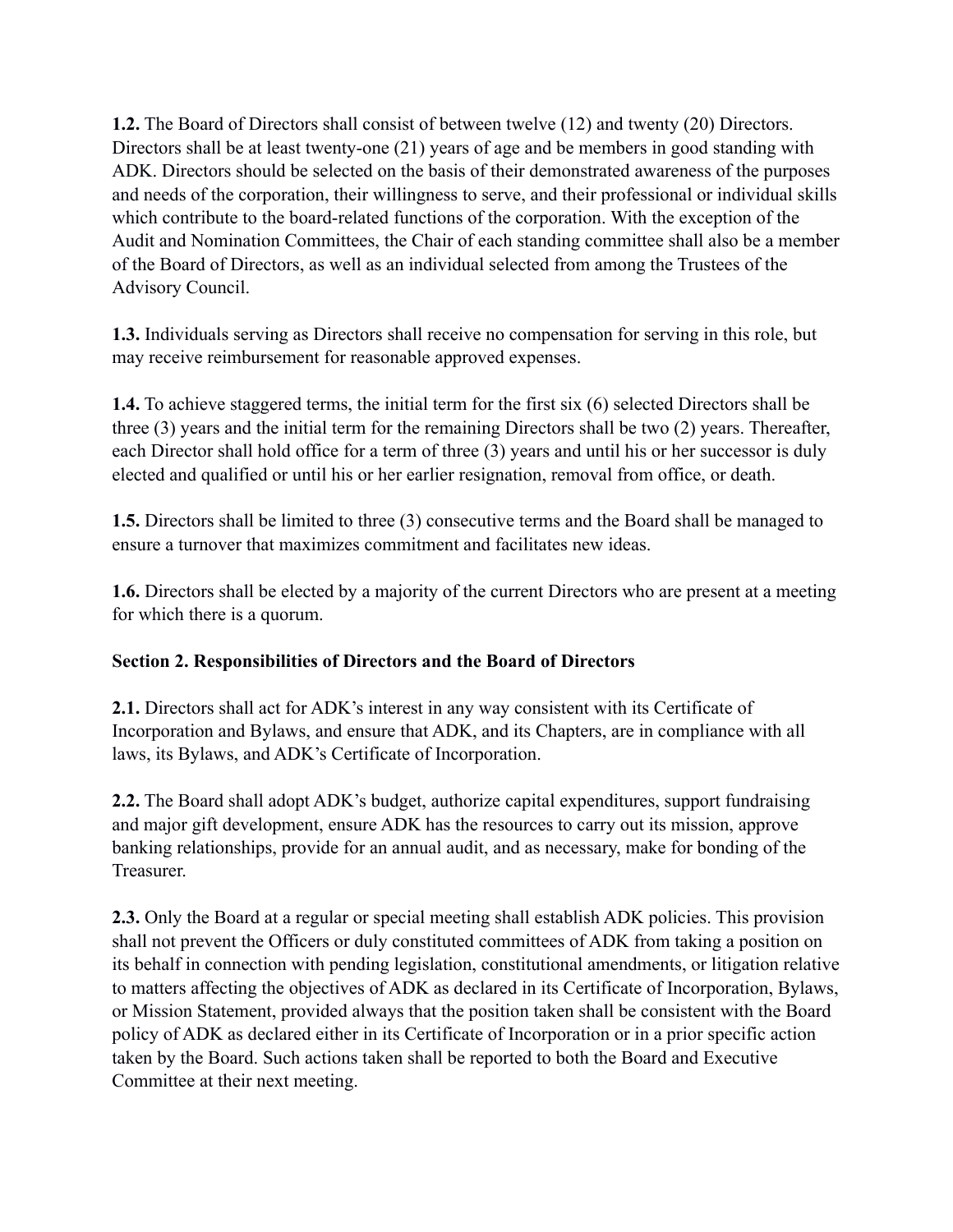**2.4.** The Board shall establish the procedures to be used in all elections.

**2.5.** The Board may delegate certain of its responsibilities to the Executive Committee.

**2.6.** All members of the Board shall regularly attend meetings of the Board. In the event a Director cannot attend a meeting, he/she shall notify the President or Executive Director prior to such Board meeting.

**2.7.** All members of the Board shall financially contribute in a meaningful way to the organization, shall represent ADK at public events, and should further help with fundraising efforts to ensure that ADK has sufficient resources to carry out its mission.

**2.8.** No Officer or Director shall engage in, or condone, any conduct that is disloyal, disruptive or damaging to or competes with ADK. No Officer or Director shall take any action, or establish any interest, that compromises his or her ability to represent ADK's best interest.

#### **Section 3. Conflict of Interest**

**3.1.** A member of the Board or member of the Executive Committee must abstain from voting or attempting to influence the vote or participate in the discussion on any matter before the Board that places him or her in a conflict of interest.

**3.2.** A conflict of interest exists when a matter to be acted upon by the Executive Committee and/ or the Board confers a direct, substantial benefit to any Director, or business or agency from which such a Director derives an income or has authority in governance.

**3.3.** A member of the Board shall disclose any conflict or potential conflict of interest as soon as he or she recognizes the potential conflict. If self-disclosure is not revealed, the President or any member of the Board can, prior to voting on a specific matter in which a potential conflict of interest exists, inquire whether any member of the Board desires to abstain from voting because of a conflict of interest. If no conflict of interest is disclosed but the President or any other member of the Board states the opinion that such a conflict exists and the challenged Director refuses to abstain from deliberations or voting as requested, the President shall immediately call for a vote of the Directors to determine whether the challenged Director has a conflict of interest. If a majority of the Directors present vote to require the abstention of the challenged Director, the Director shall not be permitted to vote.

**3.4.** Any discussion of a potential conflict of interest issue must be recorded in the minutes and must be disclosed to the Audit Committee. The Audit Committee must generate an Annual Conflict of Interest Statement.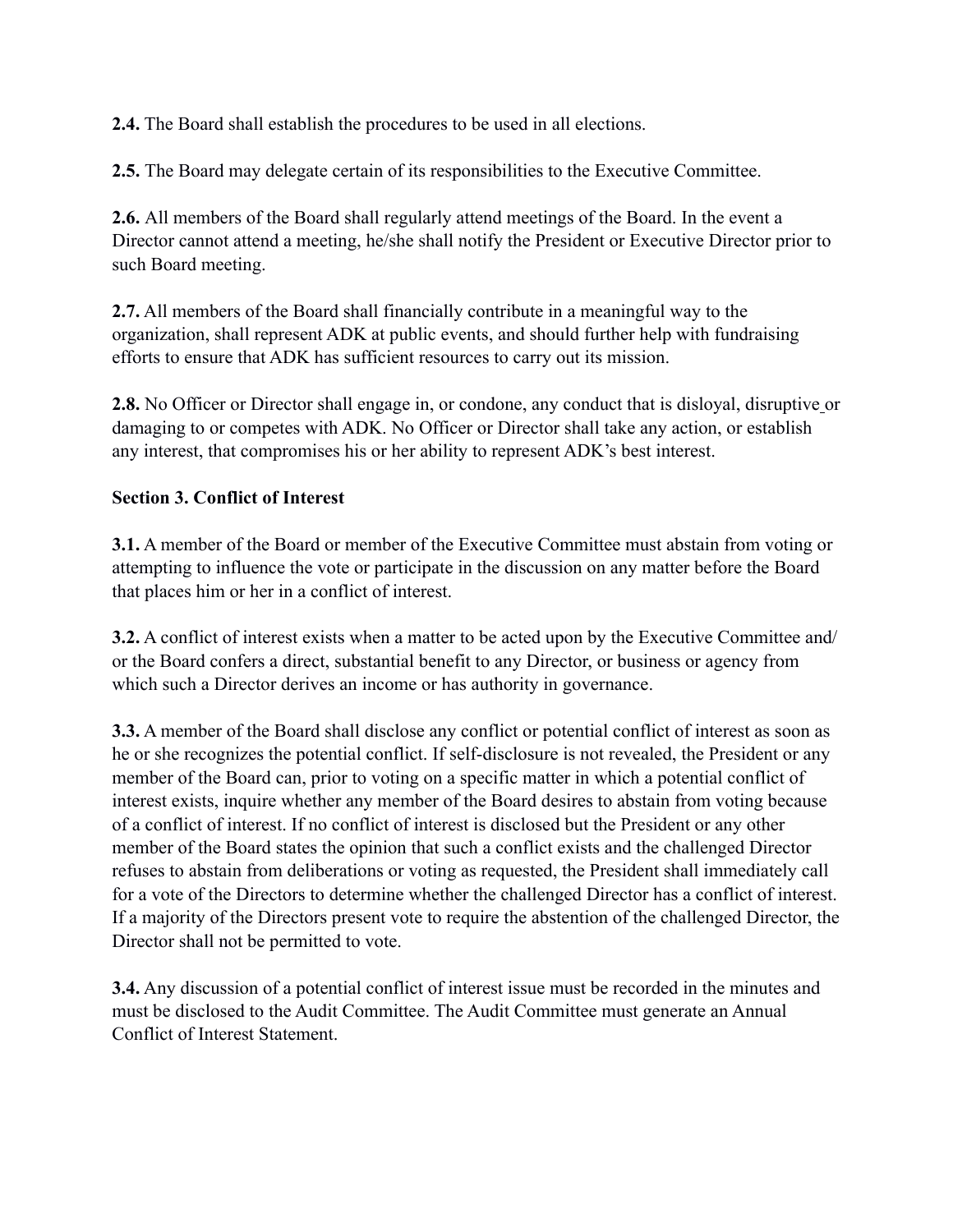**Section 4**. A Director may be removed from office pursuant to the Not-For-Profit Corporation Law. In addition, a member of the Board who has not regularly attended meetings or contributed meaningfully to ADK on an annual basis may be contacted by the President, either at his or her discretion or at the direction of more than two members of the Board. The President shall inform such member in writing of his or her failure to meet the Director responsibilities as outlined herein. Such Director shall have thirty (30) days to provide the President with a written response. Both writings shall be presented to the Board prior to the subsequent meeting of the Board, at which time the Directors shall vote on whether to allow such member to fulfill the remainder of his or her term.

### **Section 5. Meetings of the Board of Directors**

**5.1. Regular.** Regular meetings, which may be conducted by teleconference, videoconference or other means of electronic communication where Directors can hear or otherwise participate in any discussion, shall be held quarterly at such date, time and place within or outside of the State of New York, as the President or any five (5) Directors may fix, unless waived by the President. Such meetings require at least ten (10) days' notice to each member of the Board, at such date, time, and place as the President may set, along with a proposed agenda at least five (5) days prior to such meeting.

**5.2. Special.** Special meetings of the Board may be called at any time by the President or, in case of the President's absence or inability to act, by the Vice President, or upon the written request of a majority of Directors. Such meetings, which shall include meetings by electronic communication, require at least ten (10) days' notice to each Director, at such date, time, and place as the President may set or as soon as practicable when there are extenuating circumstances. Any Director may waive notice of any meeting in writing. Any notice of a special meeting shall state the purpose of that meeting and the transaction of business at any special meeting should be limited to that purpose

**5.3. Notice**. Electronic notice, such as email, shall be deemed equivalent to a written notice, if mailed in conformance with the requirements of Sections 5.1 and 5.2. The attendance of a Director at any meeting shall constitute a waiver of notice of such meeting, except where a Director attends a meeting for the express purpose of objecting to the transaction of any business because the meeting is not lawfully called or convened. Neither the business to be transacted at, nor the purpose of any regular meeting of the Board need to be specified in the notice or waiver of the notice of such meeting.

**5.4. Quorum**. A quorum for the transaction of business at any virtual, electronic, or in-person meeting of the Board shall be constituted by the presence of a simple majority.

**5.5. Majority.** Except as may otherwise be provided for herein or by law, all matters brought to vote shall be decided by a simple majority vote of the Directors present in person or appearing electronically when so appearing is authorized.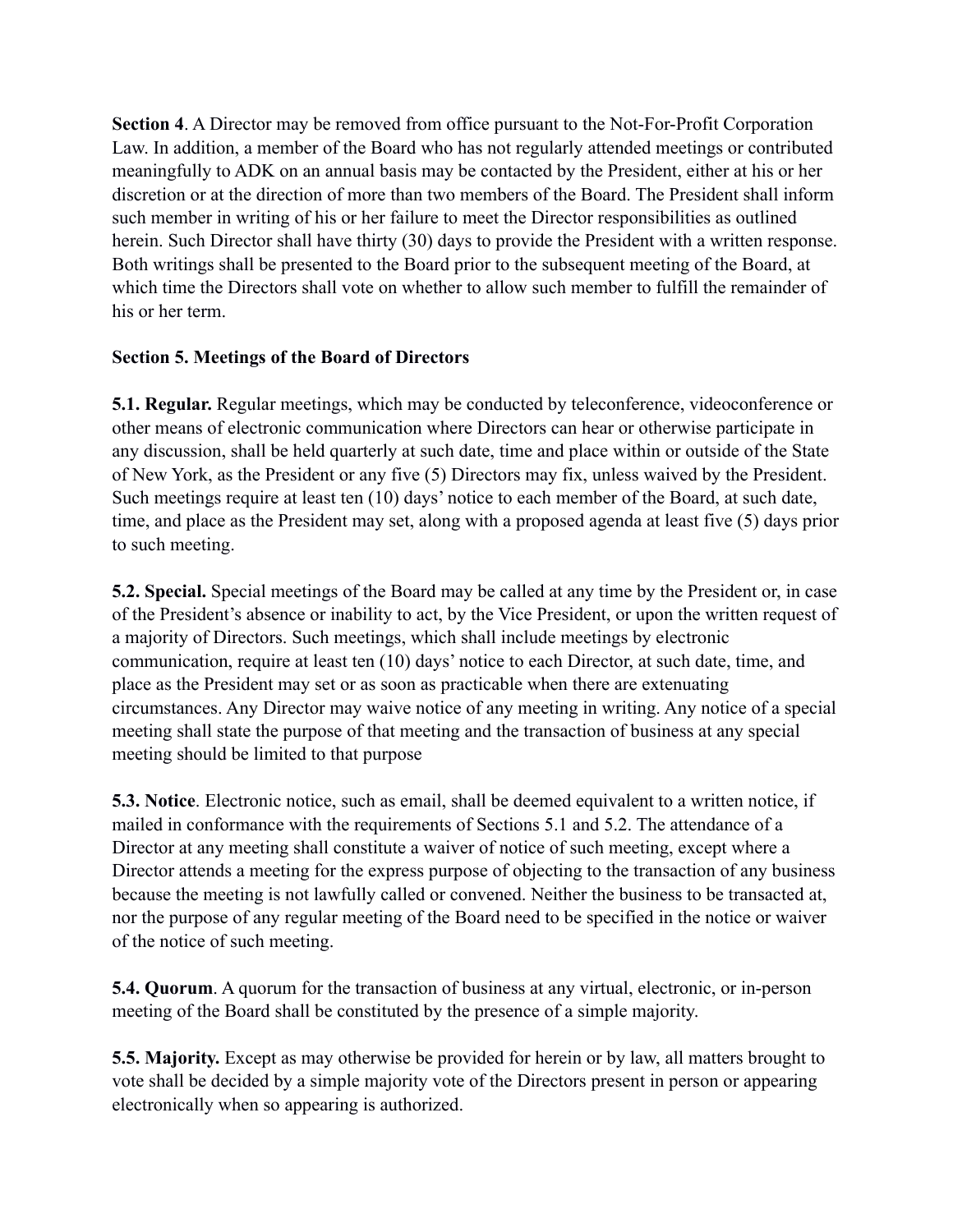**5.6. Action by the Board without a Meeting.** The Board may take action without a meeting as provided for in the Not-for-Profit Corporation Law.

# **ARTICLE VI. OFFICERS**

### **Section 1. Officers**

1. **Elected Officers.** The President, Vice President, and Second Vice President shall be elected by the Board in odd-numbered years to serve for a term of two (2) years, or until their successors are elected.

**1.2. Secretary and Treasurer.** The Secretary and Treasurer shall be nominated by the President and approved by the Board for a term of two (2) years.

**1.3. Employment.** Officers other than the Executive Director and Counsel must be members of ADK who are not in the employ, full or part time, of ADK.

### **1.4. Executive Director.**

a. The Executive Director shall be an Officer of the corporation and shall be appointed by the Executive Committee with the approval of the Board.

b. The Executive Director shall be an ex officio member of all committees (except the Nominating Committee and Executive Committee) and shall have no vote at either committee or Board meetings.

c. The Executive Director shall be an employee-at-will and shall serve at the pleasure of the Board.

d. The Executive Director shall be the staff liaison to the Board of Directors, members, and volunteers.

# **1.5. Counsel.**

a. A Counsel may be appointed as an Officer of the corporation by the Executive Committee with the approval of the Board.

b. The Counsel shall be an ex officio, non-voting member of the Executive Committee.

# **Section 2. Officer Responsibilities**

# **2.1. President.**

a. The President is the chief leader of ADK's Board of Directors, and provides overall guidance to ADK's volunteer leadership, consistent with ADK's mission, policies, and public service goals. The President shall be the Board liaison to the Executive Director.

b. The President shall preside at all meetings of ADK, of the Board, and of the Executive **Committee**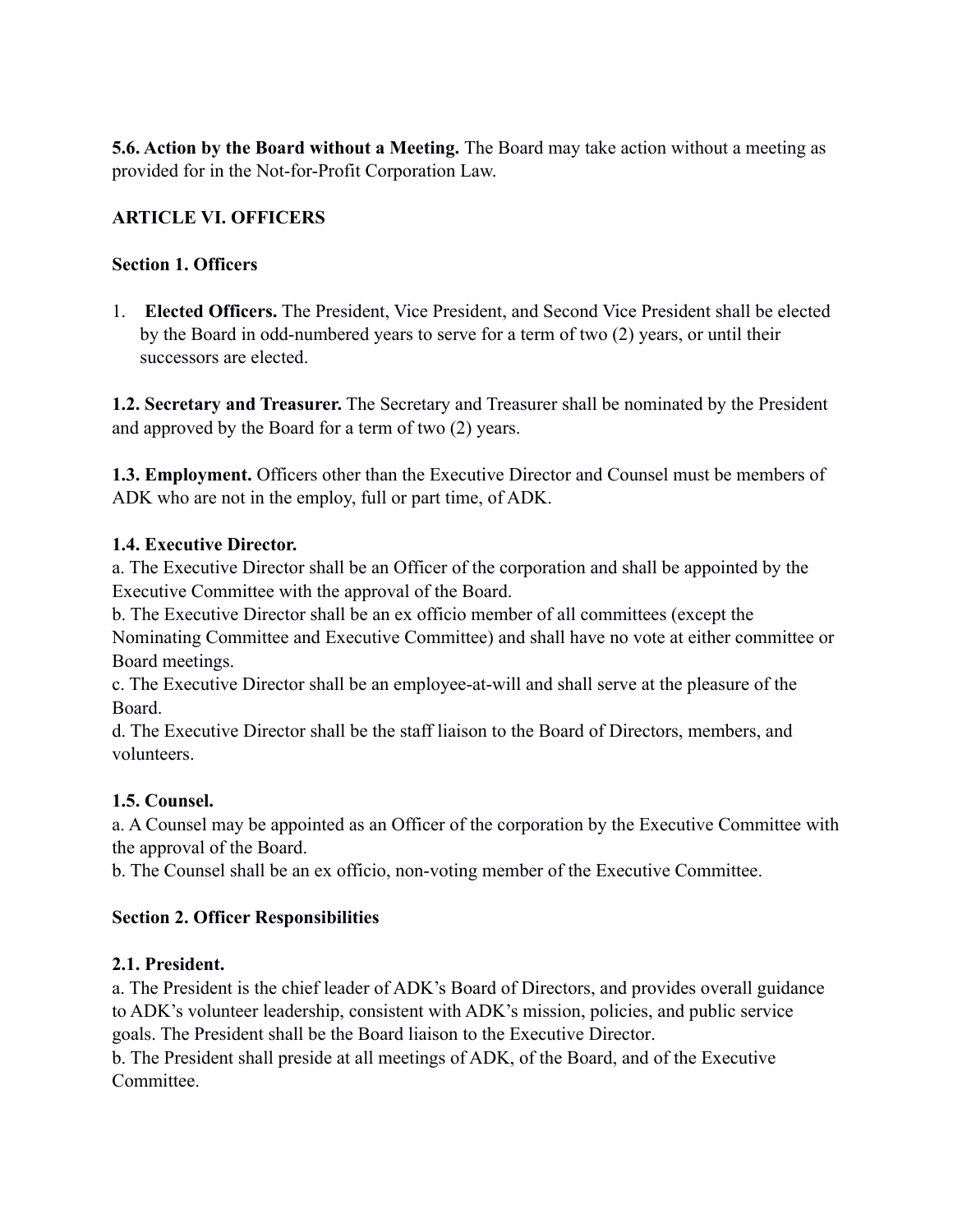c. The President shall be an ex officio member of all committees (except the Nominating Committee and Executive Committee) and shall have no vote at committee meetings. d. The President shall appoint chairs for all committees.

# **2.2. Vice President.**

a. The Vice President shall, in the absence of the President, or in the event of the President's inability or refusal to act, perform the duties of the President, and when so acting shall have all the powers of, and be subject to all the restrictions of, the President.

b. The Vice President shall perform such duties as from time to time may be delegated by the President.

**2.3. Second Vice Presidents**. The Second Vice President shall perform such duties as from time to time may be delegated by the President, and shall, in the absence of the Vice President, or in the event of the Vice President's inability or refusal to act, perform such duties of the Vice President.

# **2.4. Secretary**.

a. The Secretary shall maintain the minutes of all Member, Board, and Executive Committee meetings.

b. The Secretary shall have custody of the seal of the corporation, and affix and attest the same to documents when duly authorized by the Board.

c. The Secretary shall ensure proper notice is given of all meetings for the Members, Board, and Executive Committee.

d. The Secretary shall perform such duties as from time to time may be delegated by the President.

# **2.5. Treasurer.**

a. The Treasurer shall have oversight of the financial affairs of ADK, and provide periodic reports to the Executive Committee and Board.

b. The Treasurer shall ensure that an audit is commissioned and presented on an annual basis to the Board.

**2.6. Executive Director.** The Executive Director shall be the principal administrative officer of ADK, charged with operational decision-making for the organization.

**2.7. Counsel.** Responsibilities and duties of the Counsel shall be as determined by the Executive **Committee** 

# **Section 3. Nomination and Election of Officers**

**3.1. Elections.** The Board shall establish the procedures to be used in all elections.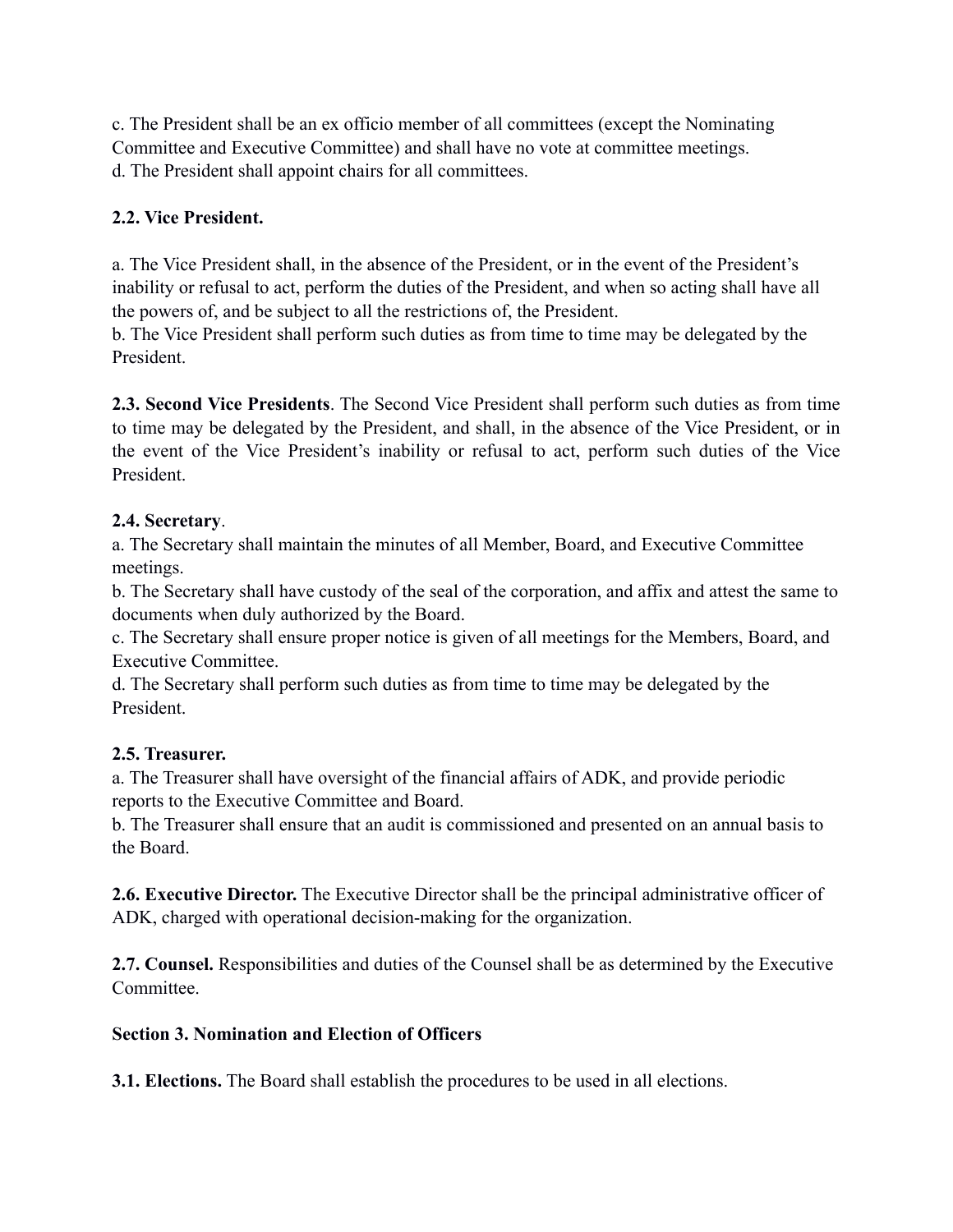### **3.2. Nominations**

a. The Nominating Committee shall provide a slate of Officer candidates in accordance with the established Board policy.

b. Additional nominations for Officers may be made. Such nominations must be in writing and signed by at least five (5) Directors. Such nominations must be filed in accordance with the established Board policy.

### **3.3. Inspection and Reporting of Elections**

a. In the event of a contested election, three (3) tellers must be appointed, who shall not be members of the Board, and shall act as Election Inspectors and shall certify the results of the election to the Executive Director.

b. In the event of an uncontested election, the Secretary shall cast one vote on behalf of the slate and shall so certify the results of the election to the Executive Director.

### **Section 4. Resignation or Filling Vacancies**

**4.1. Removal**. An Officer may be removed from office pursuant to the Not-For-Profit Corporation Law and in conformance with Article V, Section 4.

**4.2. Resignation**. An Officer may resign at any time by giving written notice to the Board, the President, or the Secretary of ADK. Unless otherwise specified in the notice, the resignation shall take effect upon receipt thereof by the Board, the President, or the Secretary. Acceptance of the resignation shall not be necessary to make it effective.

**4.3. Vacancies**. Any vacancy in an Officer position, other than the Executive Director or Counsel, shall be filled for the balance of the term of office by nomination by the President subject to approval by the Board.

# **ARTICLE VII. ADVISORY COUNCIL**

# **Section 1.**

**1.1. Purpose.** An Advisory Council is hereby established to be made up of those Trustees appointed or elected and serving as provided in Section 1.2 and 1.3. The Advisory Council shall advise and provide counsel to the Board of Directors and exercise those powers established by these Bylaws.

**1.2. Trustees.** The Advisory Council shall be composed of individual Trustees who shall be appointed, elected, or serve as follows):

a. Each Chapter in good standing shall have no more than one (1) representative Trustee on the Advisory Council and shall submit the name of such Trustee to the Executive Director in writing and may also include an alternate Trustee;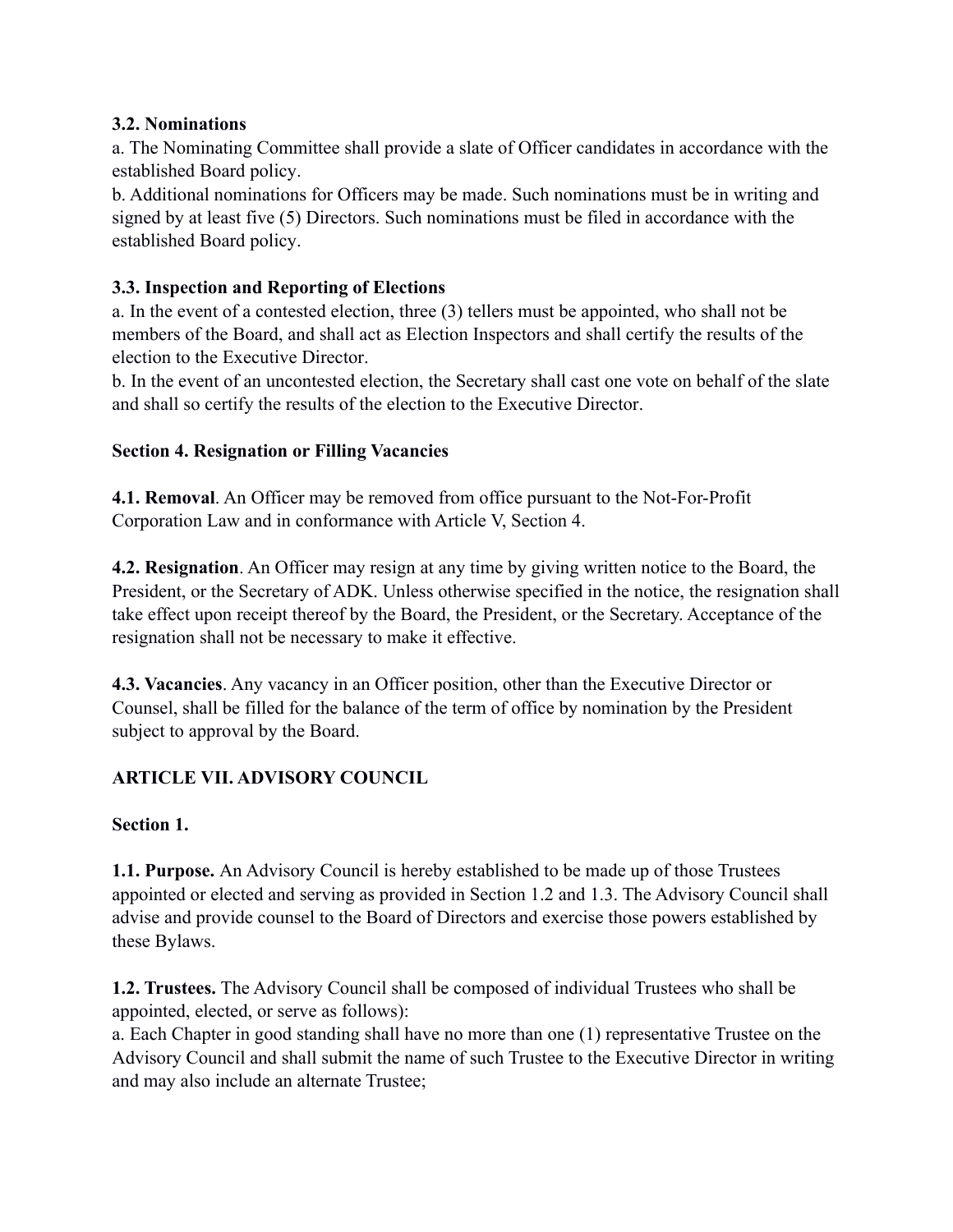b. Trustees-at-Large: There shall be on the Advisory Council up to three additional Trustees, appointed by the President, to serve in an at-large capacity;

Board .c of Directors: There shall be no more than one member of the Advisory Council selected to serve on ADK's Board of Directors, provided he or she meets the requirements herein set forth for service on the Board.

**1.3. Qualifications of Trustees.** To the extent practical, the individuals appointed or elected as Trustees shall have an established involvement with ADK, to include committee participation or volunteer service, and shall have a demonstrated professional commitment to the betterment of the organization.

**1.4. Term.** Trustees shall have two-year terms, commencing on the date that notice of their selection is provided to the Executive Director. Trustees shall not be elected or appointed for more than two (2) consecutive, two-year terms.

**1.5. Removal.** Any Trustee may be removed by the Advisory Council for conduct determined to be inconsistent with the values or mission of ADK.

**1.6. Vacancies.** In case of a vacancy on the Advisory Council due to death, resignation, removal, or disqualification of a Trustee, a successor shall be appointed by the Chapter or, in the case of an at-large Trustee, by the President, to serve the remaining term of the departing Trustee.

**1.7. Compensation and Reimbursement.** Trustees shall not receive compensation for their services but may be reimbursed for reasonable expenses as they relate to attending meetings of the Advisory Council if approved by the Board of Directors.

**1.8. Meetings of the Advisory Council.** The Advisory Council shall meet consistent with its Charter, which shall include an annual meeting. Meetings may be held by teleconference, videoconference or other means of electronic communication where the members can hear or otherwise participate in any discussion.

**1.9. Quorum and Voting.** A quorum of the Advisory Committee shall consist of a majority of the total Trustees. Trustees may not vote by proxy. Except as expressly provided in these Bylaws, a majority of those attending a meeting of the Advisory Council when a quorum is present may take any action in the conduct of business authorized or required to be taken by the Advisory Council pursuant to these Bylaws or authorized by the Board of Directors.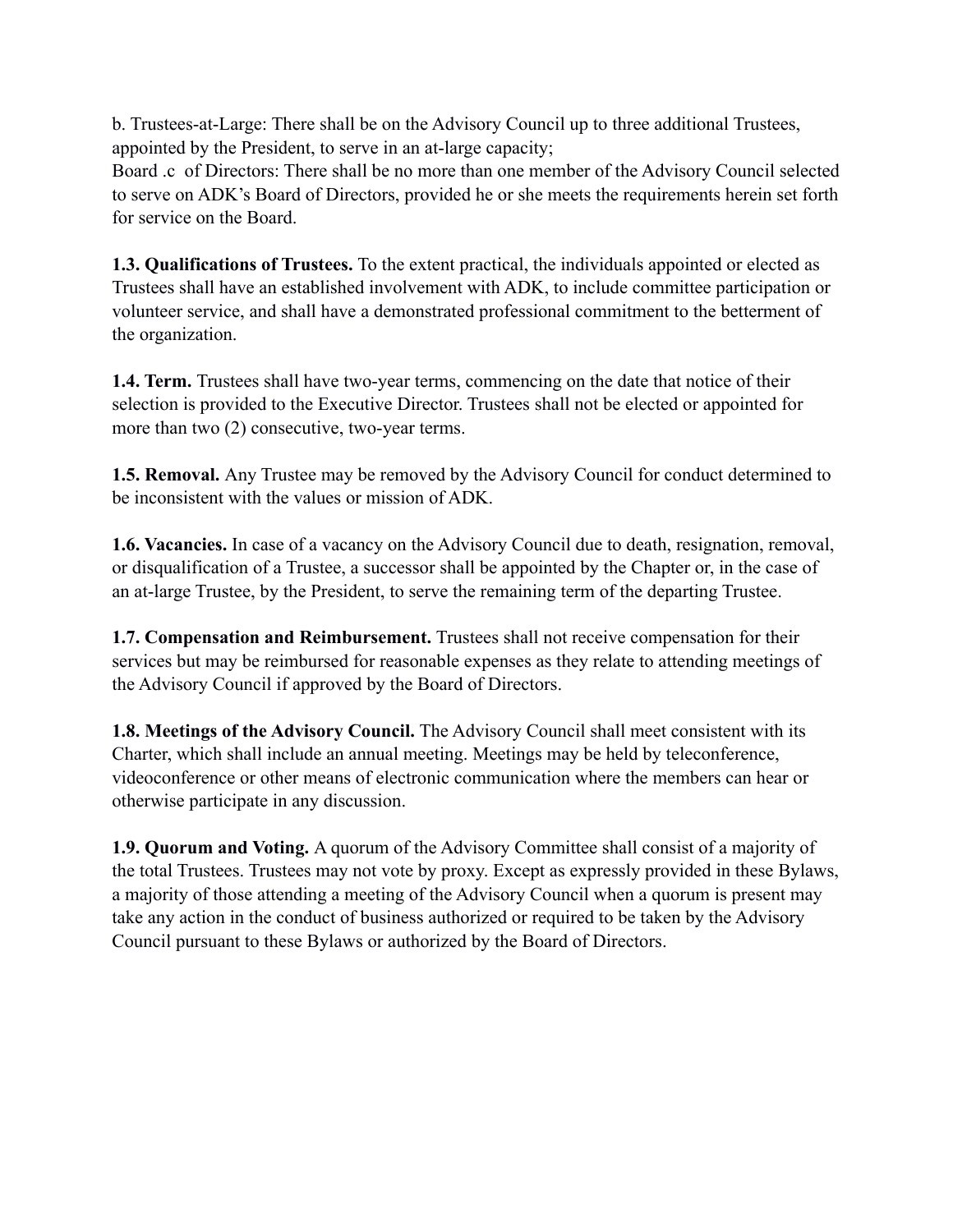**1.10. Duties of Trustees.** All Trustees and the Advisory Council are expected to: (a) attend the Annual Advisory Council Meeting, absent extenuating circumstances, which may be held electronically; (b) make annual or more frequent reports to the Board of Directors; (c) respond to requests from the Board of Directors; (d) promote programs, goals, and other objectives of ADK. Although referred to as "Trustees," nothing herein is intended to confer any fiduciary duties on the Trustees; and the Trustees shall have only those duties and obligations set forth in these Bylaws and shall not have any other duties or obligations to ADK, fiduciary or otherwise.

# **ARTICLE VIII. COMMITTEES**

### **Section 1. Establishment**

1. **Program Committees.** Program Committees are responsible for furthering the mission of ADK. The President may establish additional program committees subject to approval of the Board. Once created, such committees may be dissolved only by the Board.

**1.2. Standing Committees.** The following are established Standing Committees:

- a. Executive
- b. Nominating
- c. Finance
- d. Properties
- e. Human Resources
- f. Audit
- g. Stewardship

**1.3. Committee Charters.** All committees must submit a Charter to the Board for approval. Each Charter is to establish a four-year review period and will resubmit its Charter to the Board within this established period.

**1.4. Working Groups.** The President may create and appoint ad hoc working groups for special projects or issues. Such working groups will automatically dissolve at the end of the term of the appointing President, unless continued by the incoming President.

**1.5. Other Committees.** In addition to any standing committee, the Board may approve such other committees as it deems necessary. Dissolution of such other committees shall be by motion of the President and shall require Board approval.

# **Section 2. Executive Committee**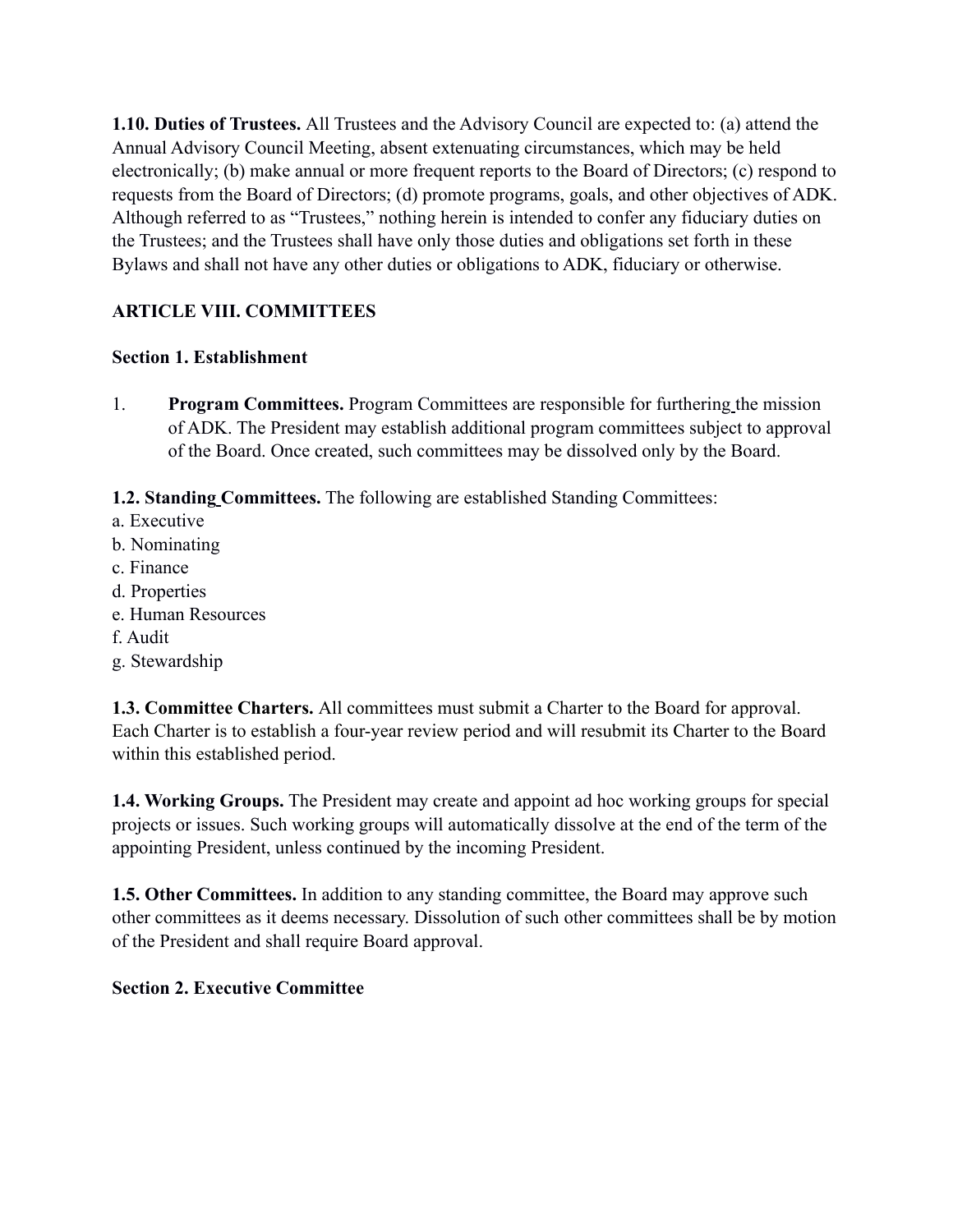**2.1. Membership.** The membership of the Executive Committee shall consist of the elected and appointed Officers of the Club, the Executive Director, and no more than three (3) Directors elected by the Board from among the Directors to serve two-year terms. The Executive Director shall serve ex-officio as a non-voting member. Any appointed Counsel shall be an ex officio, non-voting member of the committee.

**2.2. Responsibilities.** The committee shall act for the Board and in the best interests of ADK in accordance with the Certificate of Incorporation, the Bylaws of ADK, [and] the Executive Committee Charter. Any time the Board is not properly constituted as required herein, the Executive Committee shall operate as the interim Board with all the authority and obligations as herein put forth.

**2.3. Meetings.** The Executive Committee shall meet monthly, either in person or by videoconference or teleconference or other electronic means, unless such a monthly meeting is waived by the President.

# **Section 3. Nominating Committee**

#### **3.1. Membership.**

a. Membership of the Nominating Committee shall consist of five (5) Directors, two (2) of whom are elected from the Board in accordance with the committee charter. b. The President shall designate a chair of the committee. The designated chair will then select three (3) additional members.

**3.2. Responsibilities**. The committee members shall complete their responsibilities in providing a slate of nominations for the elected Officers as provided for within the charter of the committee and established Board policy.

**Section 4. Finance Committee.** The President shall appoint a chair subject to approval of the Board. The committee shall operate in accordance with its Charter.

**Section 5. Properties Committee**. The President shall appoint a chair subject to approval of the Board. The committee shall operate in accordance with its Charter.

**Section 6. Human Resources Committee.** The President shall appoint a chair subject to approval of the Board. The committee shall operate in accordance with its Charter.

**Section 7. Stewardship Committee.** The President shall appoint a chair subject to approval of the Board. The committee shall operate in accordance with its Charter.

**Section 8. Audit Committee.** The President shall appoint a chair subject to the approval of the Board. The committee shall operate in accordance with its Charter.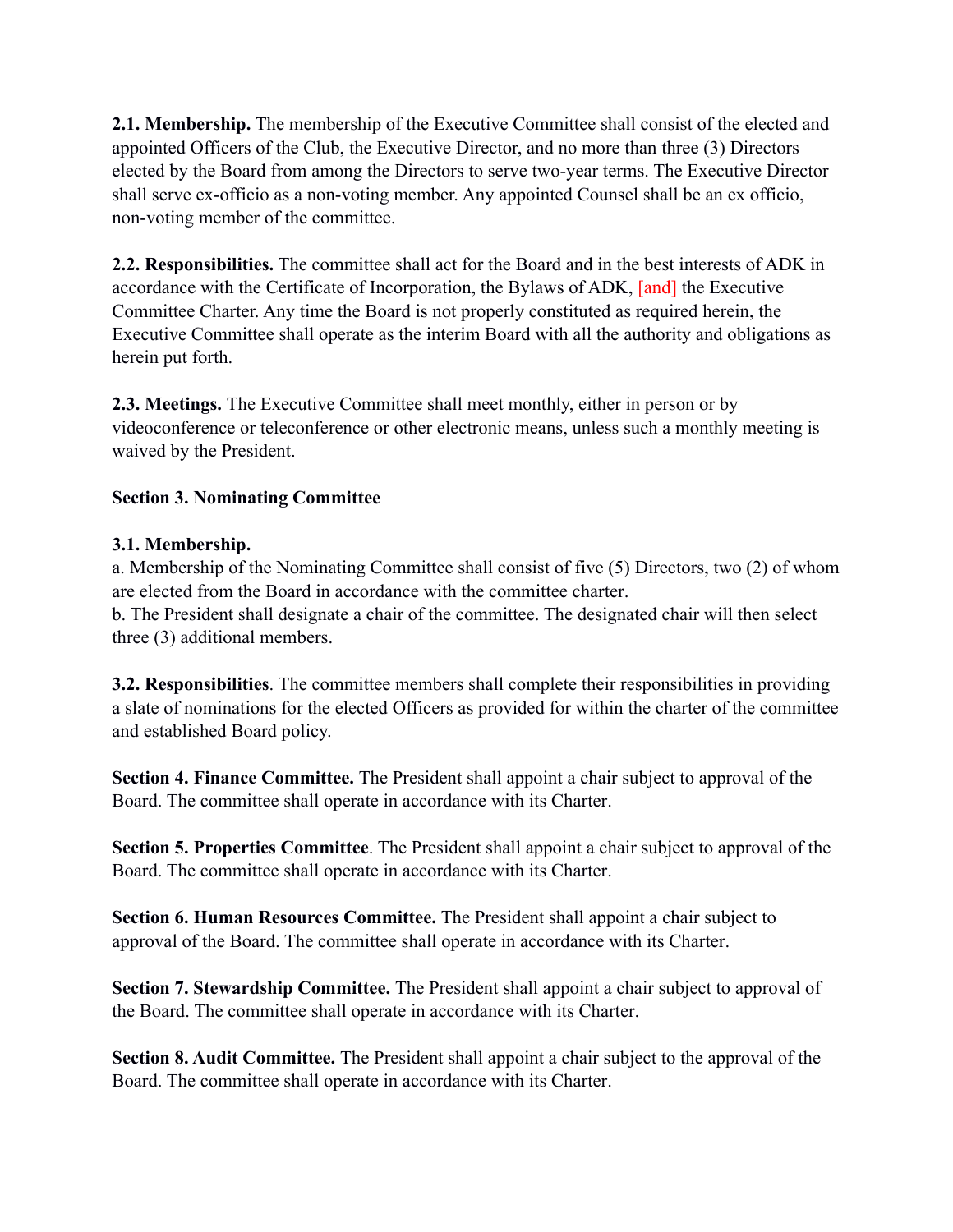# **ARTICLE IX. Chapters**

**Section 1. Purpose.** ADK and its Chapters work in partnership to provide opportunities for ADK members to participate in all facets of ADK and Chapter governance, programs, and activities. Each provides resources and opportunities that enhance the capabilities, vitality, and influence of ADK and the Chapters in seeking to achieve ADK's mission.

### **Section 2. Chapter Status**

**2.1. Status.** Chapters are subdivisions of ADK, and are subject to all provisions of its Certificate of Incorporation, Bylaws, and Board policies and procedures.

**2.2. Programs and Activities.** A Chapter's activities and programs shall be consistent with ADK's Certificate of Incorporation, Bylaws, and Board policies and procedures.

**2.3. Establishment of a Chapter.** Whenever at least twenty-five (25) members of ADK desire to form a Chapter, they shall apply in writing to the Board, stating their purpose and the proposed name of the Chapter. If such application is approved by the Board, the applicants may proceed to organize as a Chapter.

### **2.4. Dissolving a Chapter.**

a. A Chapter's status as a Chapter of ADK may be terminated by the Board, when the Board determines that a Chapter's actions or activities are inconsistent with or injurious to ADK's Certificate of Incorporation, Bylaws, or Board policies and procedures.

b. When a Chapter's status is terminated, members of that Chapter shall be given the opportunity to transfer to another Chapter or become members-at-large.

c. Fund balances of a terminated Chapter shall be transferred to ADK. Pending dissolution of any Chapter, ADK may demand that the Chapter transfer to ADK any fund balance or other asset currently held by the Chapter unless prohibited by law.

**2.5. Merging Chapters.** Chapters may merge in accordance with the procedures established by the Board.

# **Section 3. Chapter Structure**

**3.1.** Chapters shall be unincorporated associations organized under the Certificate of Incorporation and Bylaws of the Adirondack Mountain Club, Inc., and as such will create and maintain a Chapter Charter that at a minimum, will:

- a. Establish the Chapter's name.
- b. Provide for Chapter Officers
- c. Provide for the establishment of a bank account.
- d. Provide for an annual meeting for its membership.
- e. Provide for programming, outings, or some form of activities.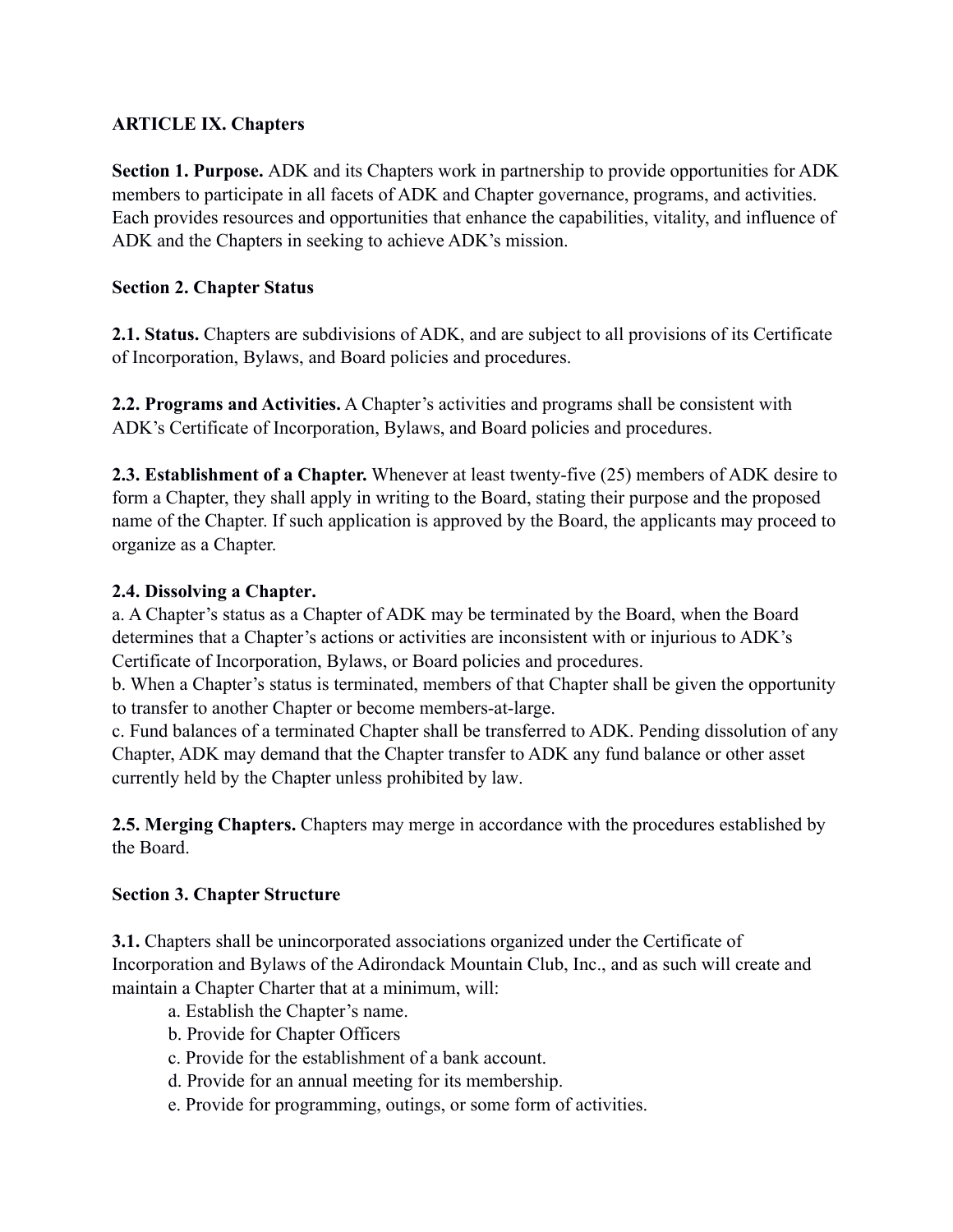**3.2.** Chapters that were separately incorporated as of the effective date of these Bylaws shall be permitted to retain their existing status, provided such status does not jeopardize ADK's taxexempt, not-for-profit corporation status under federal or state law, and provided such entity is operated in accordance with the ADK Certificate of Incorporation, Bylaws, and Board polices and procedures.

# **Section 4. Chapter Finances**

**4.1. Annual Statement.** Each Chapter shall ensure that an Annual Statement or Report, to include a Balance Sheet and Statement of Income and Expense, is completed and filed with ADK's administrative offices by the end of the first quarter following the end of the Chapter's fiscal year.

**4.2. Financial Affairs.** Each Chapter shall be responsible for its own finances and shall ensure that an appropriate accounting system or record of the Chapter's financial affairs is maintained, kept current, and made available for inspect by ADK at all times.

**4.3. Dues.** Each Chapter shall be entitled to a portion of all ADK membership dues collected from the members of that Chapter, to be paid by ADK on a monthly basis, as determined by the formula established by the Board. The procedure to change said formula shall be: a. The Board shall approve a resolution notifying Chapters and membership of the recommended

change.

b. The Chapters and membership shall be provided written notice of such proposal. Publication in the official magazine of ADK shall be deemed equivalent to a written notice.

c. The Board shall consider the proposal for ratification not less than one hundred (100) days after written notice is given.

# **Section 5. Chapter Membership**

**5.1.** Any person accepted for membership in ADK qualifies for membership in a Chapter.

**5.2.** Chapters shall be entitled to prescribe additional qualifications and prerequisites for Chapter activities consistent with the ADK Certificate of Incorporation, Bylaws, and Board policies and procedures.

# **ARTICLE X. Finances**

**Section 1. Fiscal Year.** ADK's fiscal year shall be the calendar year.

**Section 2. Depositories**. Funds of the corporation may be deposited from time to time to the credit of the corporation with depositories selected by the Board.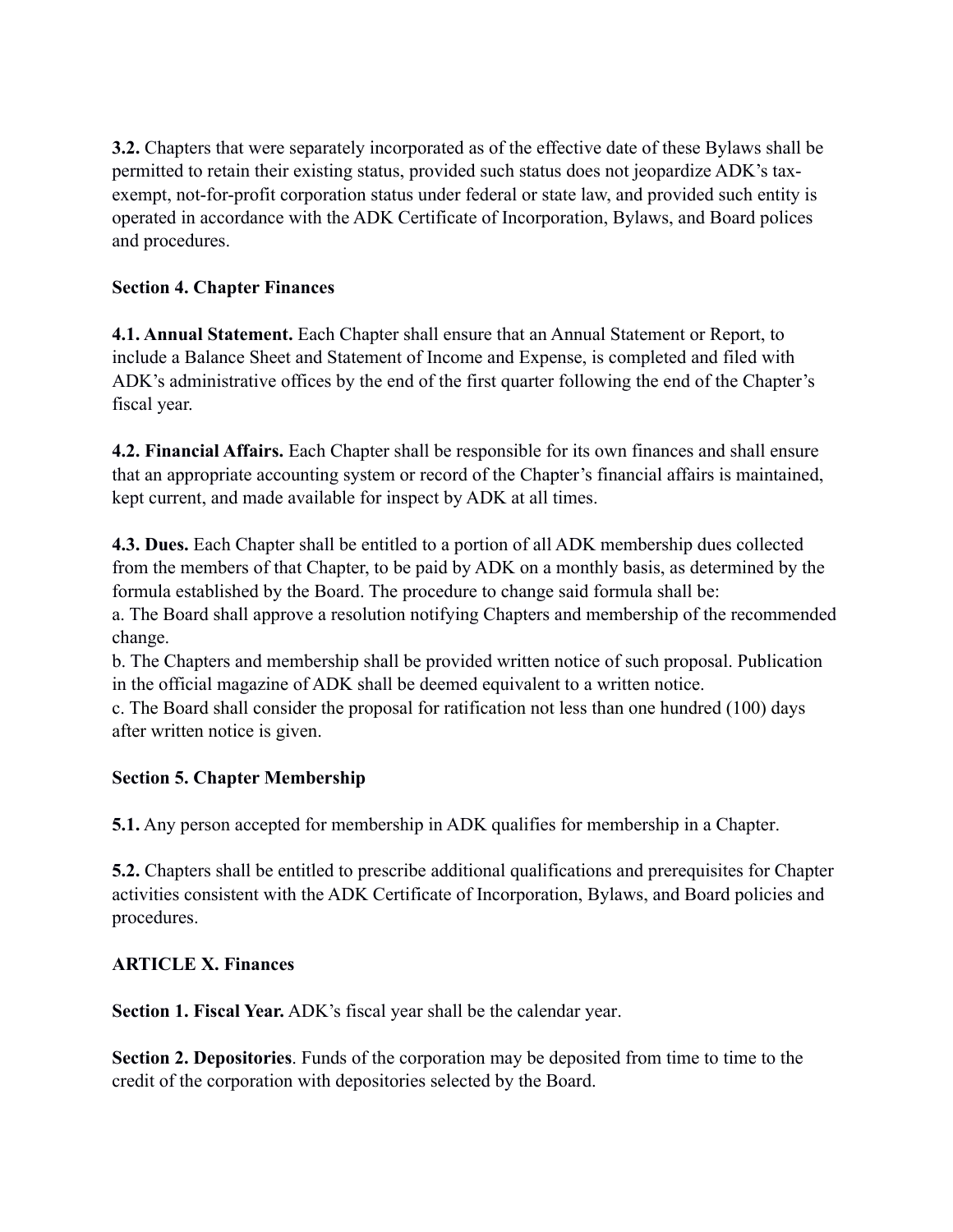**Section 3. Signatories.** All checks, drafts, or other orders for the payment of money, notes, acceptances, or other evidence of indebtedness issued in the name of the corporation shall be signed by the designated individual or individuals, actual or facsimile, in the manner that shall be determined by the Board.

**Section 4. Audit.** The accounts of ADK shall be audited each year by an independent certified public accountant.

**Section 5. Compensation.** Directors, and elected and appointed Officers (except for the Executive Director and Counsel) shall serve without compensation, but may be reimbursed for reasonable expenses. Nothing herein shall otherwise deprive a Director from benefitting from a contract with ADK following a competitive bidding process, provided that such process was evaluated equally for all applicants. No employee of the corporation shall receive any funds from the corporation or any pecuniary profit from the operations thereof, except reasonable compensation for services actually rendered to it and reimbursement for expenses incurred in the performance of such services.

**Section 6. Investments.** The funds of ADK may be retained in whole or in part in cash or be invested and reinvested from time to time in such property, real, personal or otherwise, including stocks, bonds or other securities, as the Board may deem desirable.

### **ARTICLE XI. Indemnification**

ADK may, to the fullest extent now or hereafter permitted by and in accordance with the standards and procedures provided for by the Not-for-Profit Corporation Law and any amendments thereto, indemnify any person made, or threatened to be made, a party to any action or proceeding by reason of the fact that the person, or the person's testator or intestate was a Director, Officer, employee, or agent of ADK, against judgments, fines, amounts paid in settlements, and reasonable expenses, including attorneys' fees. The Board may purchase insurance for such purpose if it is deemed desirable to do so.

#### **ARTICLE XII. Corporate Status**

ADK is a non-stock, not-for-profit corporation, organized and operated exclusively for charitable, conservation, education, and recreation purposes. Specific restrictions apply to the distribution and use of ADK assets as set forth in the Certificate of Incorporation and Bylaws.

#### **ARTICLE XIII. Construction**

**Section 1. Conflict.** If any conflict exists between the provisions of the Certificate of Incorporation and these Bylaws, the provisions of the Certificate of Incorporation shall govern.